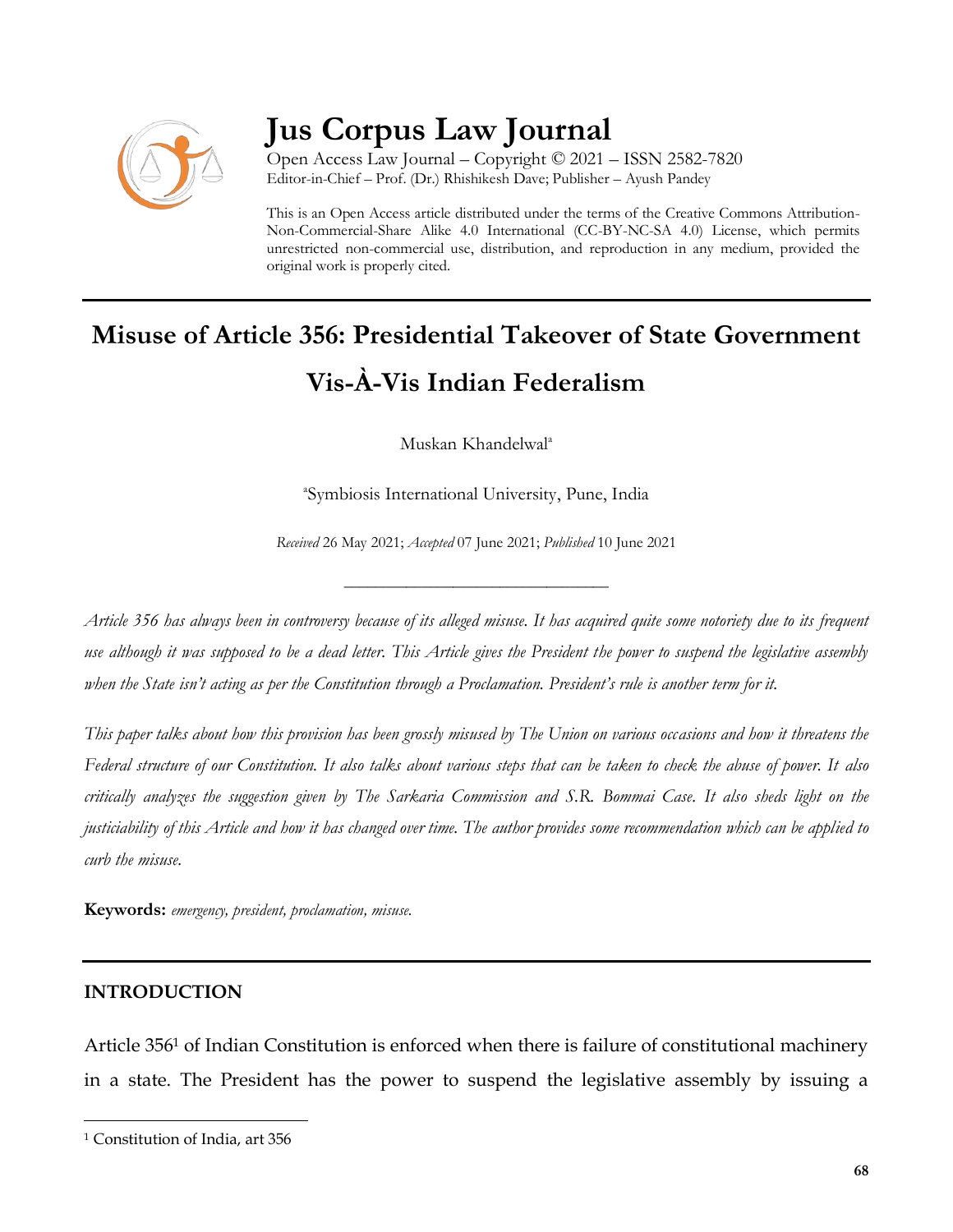Proclamation of Emergency when the Government of that State cannot be carried on in as per the Constitutional provisions. The Governor prepares a report and sends it to the President and on the aid and advice from the Council of Ministers and Prime Minister, President takes over the state government which is also known as President's rule. This Article gives Union great power over State and thus, the scope for misuse arises of the said power. And such gross misuse of power goes against the principle of Federalism. Indian Constitution has a federal structure with a strong centre. In the words of Granville Austin, India has Cooperative Federalism. "Article 355 imposed a duty on the Union to protect States against external aggression and internal disturbance."<sup>2</sup> In furtherance of this duty, Article 356 gives Union the power to protect the States but it leads to the question that whether it affects the State autonomy. It has been used for political reasons and due to this constant abuse, deletion of this Article has always been in question. But deletion would lead to further chaos and thus, there's a lot of ambiguity as to what should be done. This issue is a very sensitive one as it affects the Centre-State relations and thus should be dealt with utmost care. While it is true that it is being used as a tool by the Centre to control State government, we cannot overlook the fact the rationale behind this provision is completely apprehensible. It is not the statutory mandate that is at fault but the executive authorities.

#### **STATEMENT OF PROBLEM**

Article 356 has been misused quite a few times since 1950. A provision that was incorporated as a dead letter has been used more than 120 times since its incorporation. For the imposition of emergency, President satisfaction is crucial. If the President is satisfied that there has been a breakdown of Constitutional Machinery then he can issue a Proclamation of Emergency but President is just a nominal head and under Article  $74(1)^3$  he is bound to follow the advice provided by the Council of Ministers and Article 74(2)<sup>4</sup> bars judicial review of such advice thus, the Presidential Satisfaction becomes immune to judicial review and therefore scope for misuse comes into the picture. Since the advice cannot be questioned in a court of law, The Union has

 $\overline{\phantom{a}}$ 

<sup>2</sup> Constitution of India, art 355

<sup>3</sup> Constitution of India, art 74, cl 1

<sup>4</sup> *Ibid* cl 2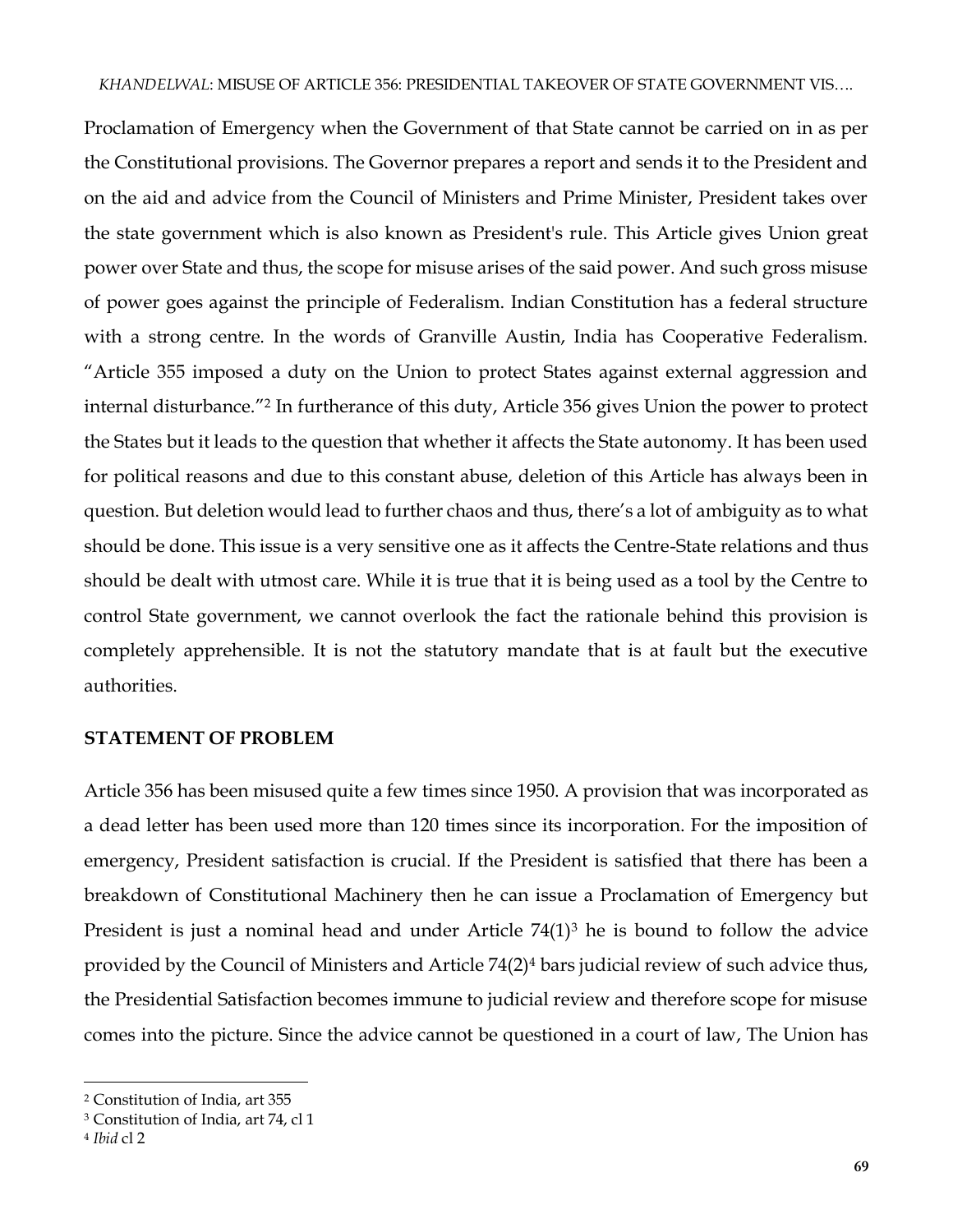been taking advantage of this provision to take power over State Government. Reviewability of this provision has always been in a struggle. This paper wants to address this issue by critically analyzing various instances of said misuse and finding ways to prevent it. This paper focuses on finding the ways through which misuse can be avoided. This paper wants to shed the light on the constant and gross misuse of Emergency Provision and ways to prevent it. This issue needs to be addressed because it negates Indian Federalism.

# **LITERATURE REVIEW**

To broaden the understanding of Article 356, the following articles were reviewed:

1. Presidential Takeover of State Government<sup>5</sup> - by Dr Anil Kumar Dubey:

This article provides an in-depth analysis of Article 356. The author has given the rationale behind the provision and explained its constitutional contour. It has examined the complexity in Centre-State relations and why there is a need for Article 356. It has also scrutinised the improper invocations of this provision by analysing the report given by Sarkaria Commission and S.R. Bommai judgement. The author is of the view that Article 356 should be amended.

2. EXECUTIVE DISCRETION AND ARTICLE 356 OF THE CONSTITUTION OF INDIA: *A Comparative Critiqu*e <sup>6</sup> – by K. Jayasudha Reddy and Joy V. Joseph:

This research power talks about the development of Article 356 from Article 93 of the Government of India act, 1935 to the present situation. How it has evolved and changed. The author has also presented a comparative analysis with emergency provisions of the United States of America and the Malaysian Constitution. The author believes that neither deletion nor amendment of the Article would solve the problem. According to him, history should take its course and public opinion against the misuse will develop.

 $\overline{\phantom{a}}$ <sup>5</sup> Anil Kumar Dubey, 'Presidential Takeover of State Government' [2018 Summer Issue] ILI Law Review

<sup>6</sup> K Jayasudha Reddy & Joy V Joseph, 'Executive Discretion and Article 356 of The Constitution of India: A Comparative Critique' (2004) 8(1) EJCL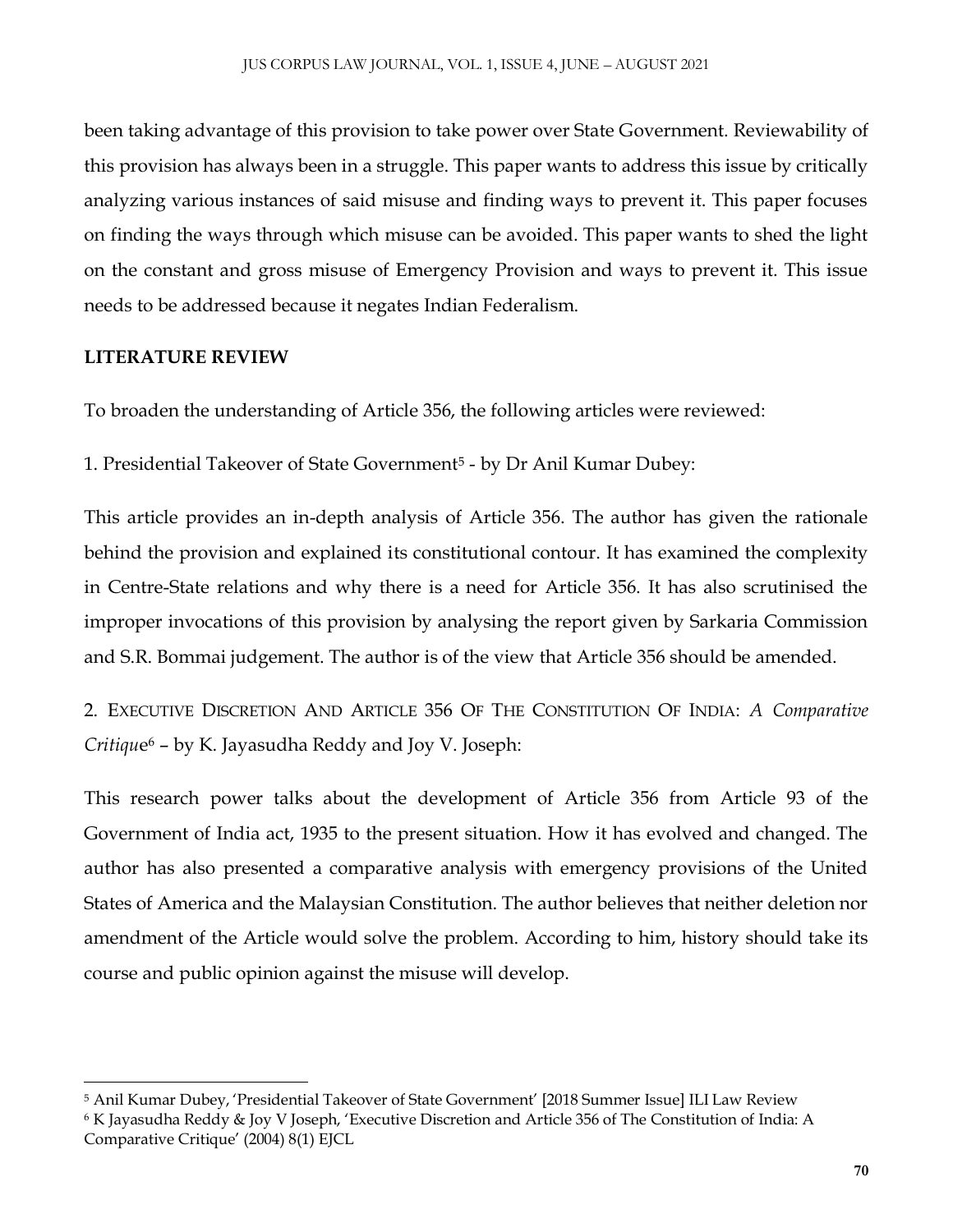3. STATE EMERGENCY UNDER ARTICLE 356 VIS-À-VIS INDIAN FEDERALISM<sup>7</sup> – by Anil Ghanghas:

This article has demonstrated state emergency in relation to federalism. The author has drawn a nexus between Article 356 and Indian Federalism. The author has emphasized on cooperative federalism and has explained that power given by Article 356 should strictly be used for the purpose intended and not to dismiss a duly elected government. It has critically analysed Centre-State relations and has come to the conclusion that Constitution has given more power to the Centre to ensure cooperative Federalism.

## **RESEARCH GAP**

Review of the literature suggests that a lot of studies has been carried out to understand the misuse of Article 356. Some are of the opinion that the article should be amended while some are against it. Deletion of this Article is out of the question in the current times. Some States demanded the deletion when abuse was at its peak but now the situation has gotten better.

The scope of these literatures is limited to one topic only. Either it talks about misuse or Federalism or its development. There is a need to understand all these topics as a whole and come to a solution to prevent misuse.

This paper studies all these topics and tries to find ways to prevent the gross misuse of this provision. This paper has analysed all the aspects of this provision to get to the bottom of the misuse and identify required changes.

## **RESEARCH QUESTIONS**

- 1. Whether the Proclamation passed by the President enshrined under Article 356 is justiciable?
- 2. Whether Article 356 violates the State Autonomy and thus, Indian Federalism?
- 3. Whether there has been any change in the use of Article 356 post S.R. Bommai and Sarkaria Commission?

 $\overline{\phantom{a}}$ *<sup>7</sup>* Anil Ghanghas, 'State emergency under article 356 vis-à-vis Indian Federalism' (2018) 4 IJL 100-110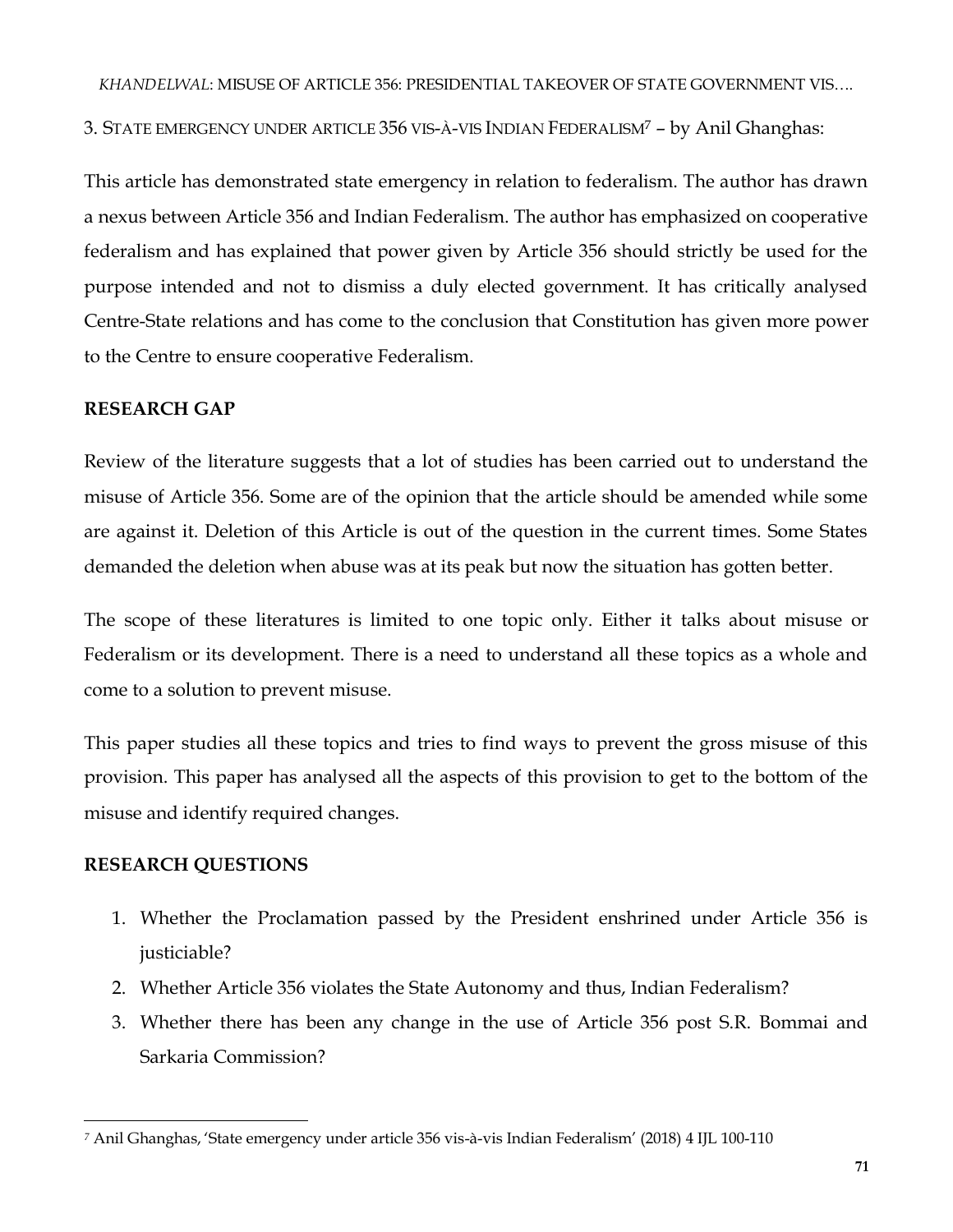4. Whether there is a need to amend Article 356?

# **RESEARCH OBJECTIVE**

- 1. To apprehend the loopholes in Article 356 that lead to misuse of this provision.
- 2. To understand the circumstances under which Article 356 should be invoked.
- 3. To uncover the changes that are required in Article 356.

# **LEGAL ASPECT**

## **Historical Background:**

## **The Government of India Act, 1935<sup>8</sup> –**

Article 356 has been borrowed from Article 93 of the Government of India Act, 1935. At that time, the British government had started giving some powers to the Indian Ministries but was afraid that if they gave absolute control to the Indian Ministries then they would try to gain control over the British Government. So, Article 93 gave them the power to assume control over the province in the event that the governor is fulfilled that the circumstances that the circumstances has emerged where the government of the province is not being carried on as per the said Act. "The governor can assume the control of their powers and exercise the same at discretion. Article 45 gave the same powers to the governor-general with respect to Central Government."<sup>9</sup>

# **Incorporation of Article 356 by Drafting Committee of the Constituent Assembly –**

Though Article 356 is derived from Article 93 and 45 of the Government of India Act, 1935, its purpose is quite different. India is a country with a tremendous difference in social, economical and political life. And these differences were bound to create hindrance in the democracy. The difference in language, race and religion leads to political difference and thus, to protect the

 $\overline{\phantom{a}}$ <sup>8</sup> Government of India Act 1935

<sup>9</sup> National Commission to Review the Working of the Constitution, 'A Consultation Paper on Article 356 of the Constitution' (*The Hindu Centre*, 2002)

[<sup>&</sup>lt;https://www.thehinducentre.com/multimedia/archive/03091/ncrwc\\_3091109a.pdf>](https://www.thehinducentre.com/multimedia/archive/03091/ncrwc_3091109a.pdf) accessed 19 May 2021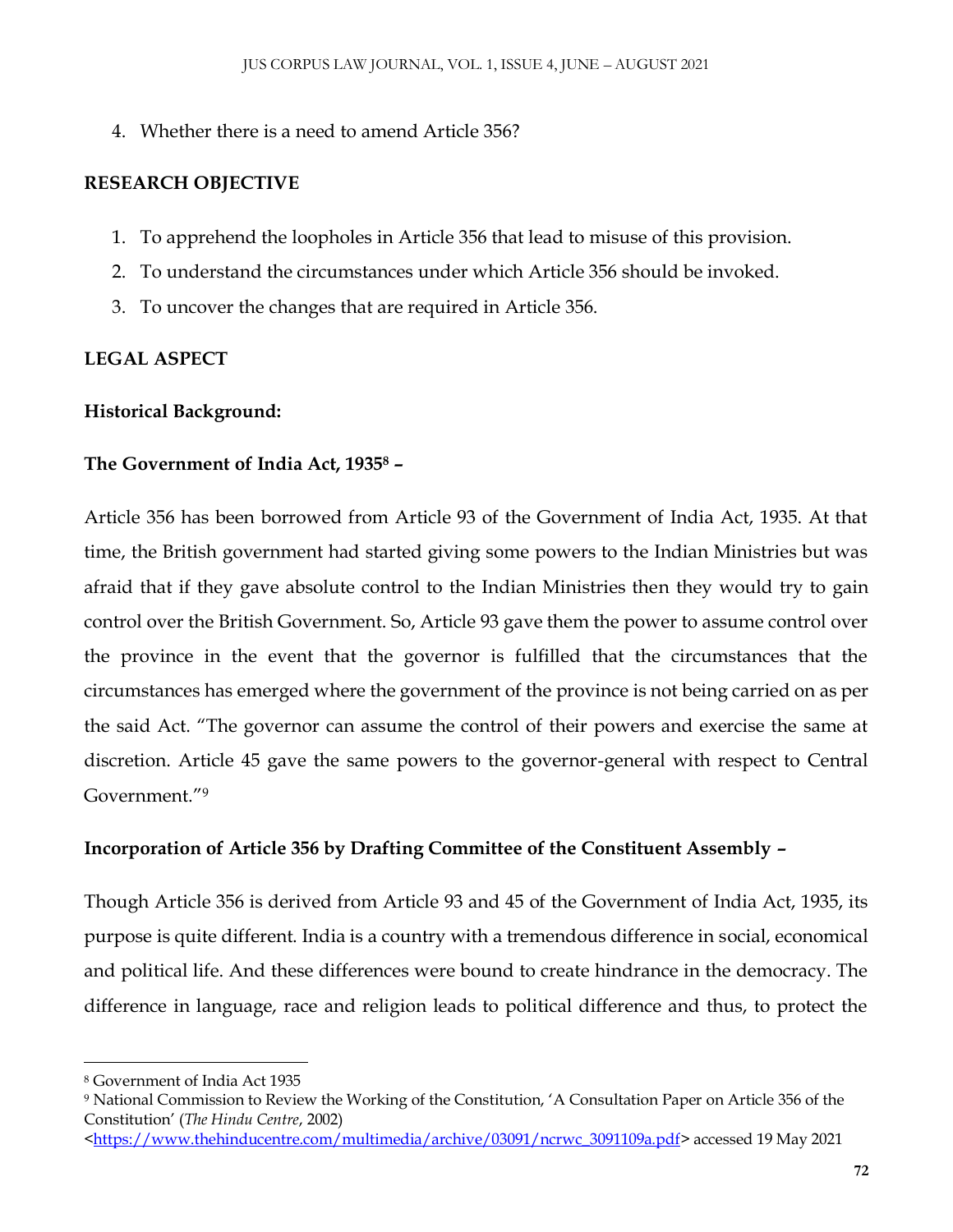Federal structure, they gave President (instead of the Governor) the power to take control of the State Government in extreme conditions. The controversy regarding Article 356 (drafting Article 278) had started in Constituent Assembly itself. Some of the drafters were completely against this Article. They were worried that it would purport to reincarnate an imperial legacy. However, "these objections were overridden by Dr Ambedkar with the argument that no provision of any Constitution is immune from abuse as such and that the mere possibility of abuse cannot be a ground for not incorporating it."<sup>10</sup>

He believed that this Article will remain a dead letter and will not be used and even if a situation arises when it comes into operation, the President will take precautions and issue a warning to the State. To make the change from feudal leadership to a democratic leadership smooth, this provision was incorporated. Framers believed that the central government would play a role of a guide or a helper.

## **Federalism and Article 356 -**

"Austin and A.H. Birch have used the term 'Cooperative federalism' for the Indian system, i.e., it is neither purely federal nor purely unitary, but a combination of both."<sup>11</sup> It is very important to have a fine balance between Article 356 and Federalism. Indian Constitution follows the concept of separation of powers. "The power of governance is distributed in several organs and institutions - a *sine qua non* for good governance."<sup>12</sup> Though Central Government has been given some dominance over state government it is to preserve cooperative federalism and not for oblique reasons. The power conferred by Article 356 is an example of such dominance but it should be noted that it should be used only under extreme situations. "For the common good of all the members of a federal system, it is necessary for the individual States to sacrifice some of their powers to the Union."<sup>13</sup> And it is the responsibility of the Union not to abuse such power and preserve the integrity of the Constitution.

 $\overline{a}$ 

<sup>10</sup> *Ibid*

<sup>11</sup> Roshni Duhan, 'Federal System in India and The Constitutional Provisions' [2017] IJSS 1-4

<sup>12</sup> Commission (n 9)

<sup>13</sup> James Madison, 'The Alleged Danger from the Powers of the Union to the State Governments Considered' (*Independent Journal*, January 1788) [<https://guides.loc.gov/federalist-papers/text-41-50#s-lg-box-wrapper-](https://guides.loc.gov/federalist-papers/text-41-50#s-lg-box-wrapper-25493409)[25493409>](https://guides.loc.gov/federalist-papers/text-41-50#s-lg-box-wrapper-25493409) accessed 9 June 2021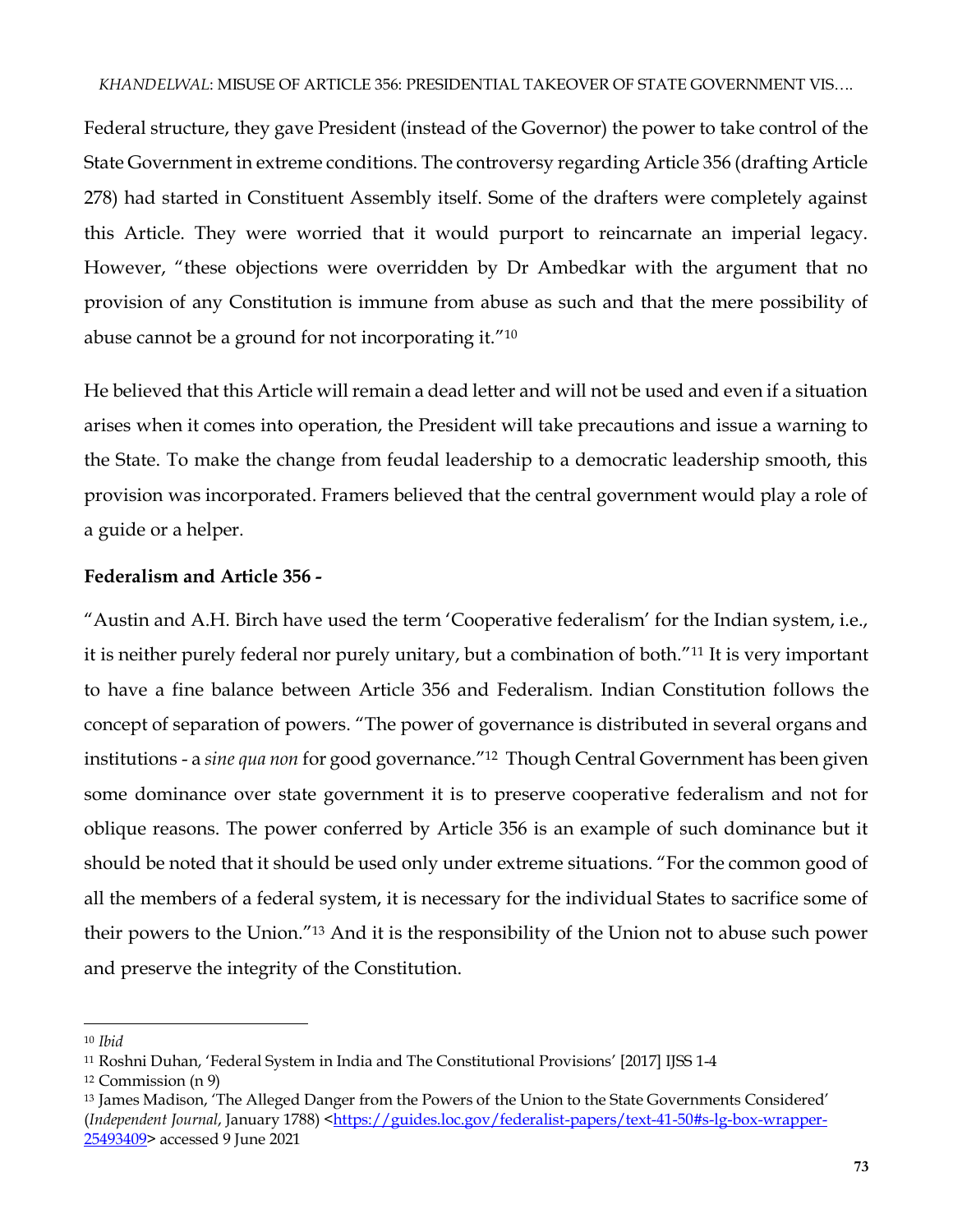"The power contained in Article 356 is both extraordinary and arbitrary, but it is an uncanny trait of extraordinary power that it tends to corrupt the wielder. Close scrutiny of the history of its application would reveal that Article 356 is no exception."<sup>14</sup> It has been grossly misused on several occasions for political reasons. Many times, governments were removed without being given the opportunity to prove their majority in the Floor test. It has been used to demolish opposition government. This gross misuse destroys the spirit of federalism the objective of this Article. A provision that was supposed to protect the federal spirit is the very provision destroying it.

# **The Sarkaria Commission Report, 1983<sup>15</sup> -**

Sarkaria Commission has examined Emergency Provisions in its Chapter 6. It has tried to remove the ambiguity present in the wording of Article 356 by explaining the Failure of Constitutional Machinery and giving illustrations of improper invocating of Article 356. It has explained the application and use of this Article.

# **Failure of Constitutional Machinery –**

Failure of Constitutional Machinery can be understood under four cases. The first such case is the Political crisis. When after general elections, no government can be formed or if the ministry resigns or loses majority and there is no alternate left then an emergency has to be imposed.

At the point the government of a State acts in a disruption of the Constitutional provisions then there is a failure of Constitutional Machinery because of Internal Subversion. It happens when a government creates a deadlock deliberately or uses its power for unconstitutional reasons.

Failure of Constitutional Machinery by Physical breakdown happens when a government is unable to deal with internal disturbance or natural calamity which paralyses the state administration or endangers the security of the state.

 $\overline{\phantom{a}}$ 

<sup>14</sup> Reddy (n 6)

<sup>15</sup> Sarkaria Commission Report 1987, Ch VI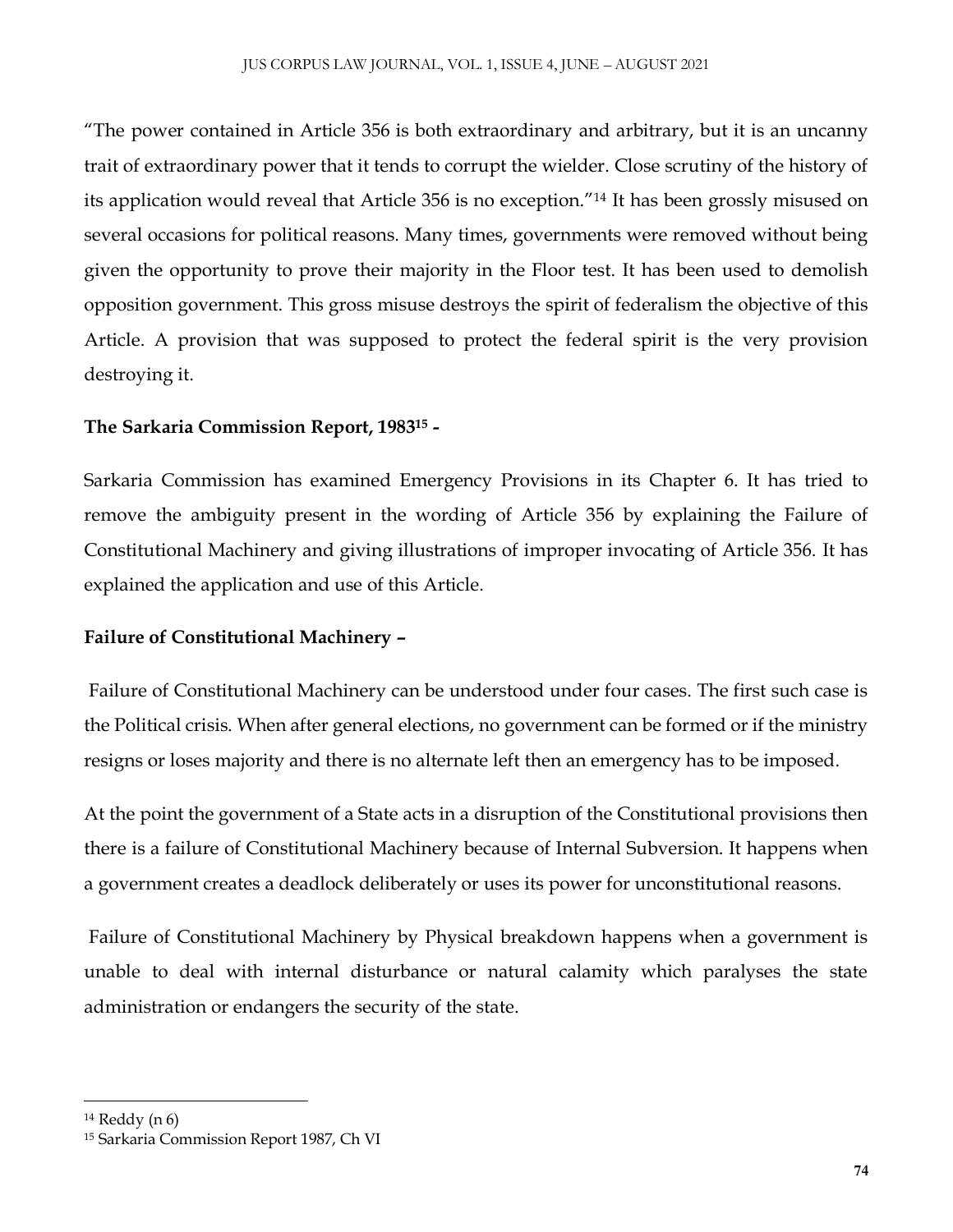The Commission brought up that if the State Government does not follow the directions given by the Union government and the nature of such non-compliance is such that it affects the centre-state relations, then it constitutes to failure of Constitutional Machinery.

# **Improper Invocation of Emergency -**

After analysing the Sarkaria Commission report, improper invocation of Article 356 can be categorised into 5 categories:  $n_1$ . Non-issuance of Warning to Errant State,  $2$ . Dismissal of Ministry Commanding Majority, 3. Denial of Opportunity to Claimant, 4. Non-formation of Caretaker Government and 5. Wholesale Dissolution of Assemblies."<sup>16</sup>

An admonition should be given to errant state as a precautionary measure because Article 356 is imposed in extreme situations and an emergency imposed without warning would be a misuse of this provision. A warning can be avoided only when immediate action is required by the Union.

The commission analysed that most instances of misuse were to sort out intra party disputes. When a majority holding government is removed just on the grounds of corruption or maladministration. Or when the governor's subjection evaluation that the party has lost majority without giving the ministry a chance to prove its confidence in floor test is the sole basis for imposition of presidential rule.

The third category is when there is a disavowal of opportunity to the inquirer. This is the kind of misuse where the government is not allowed to form the government after elections or is not given the opportunity to prove its majority or form an alternative government.

Another instance of misuse is when no caretaker government is formed.

The most dreadful misuse of Article 356 happened in 1977 and 1980 when 7 legislative assemblies were dissolved simultaneously twice. It was termed as wholesale dissolution of assemblies by the commission. Emergency was invoked because the ideology of state

 $\overline{\phantom{a}}$ <sup>16</sup> *Ibid*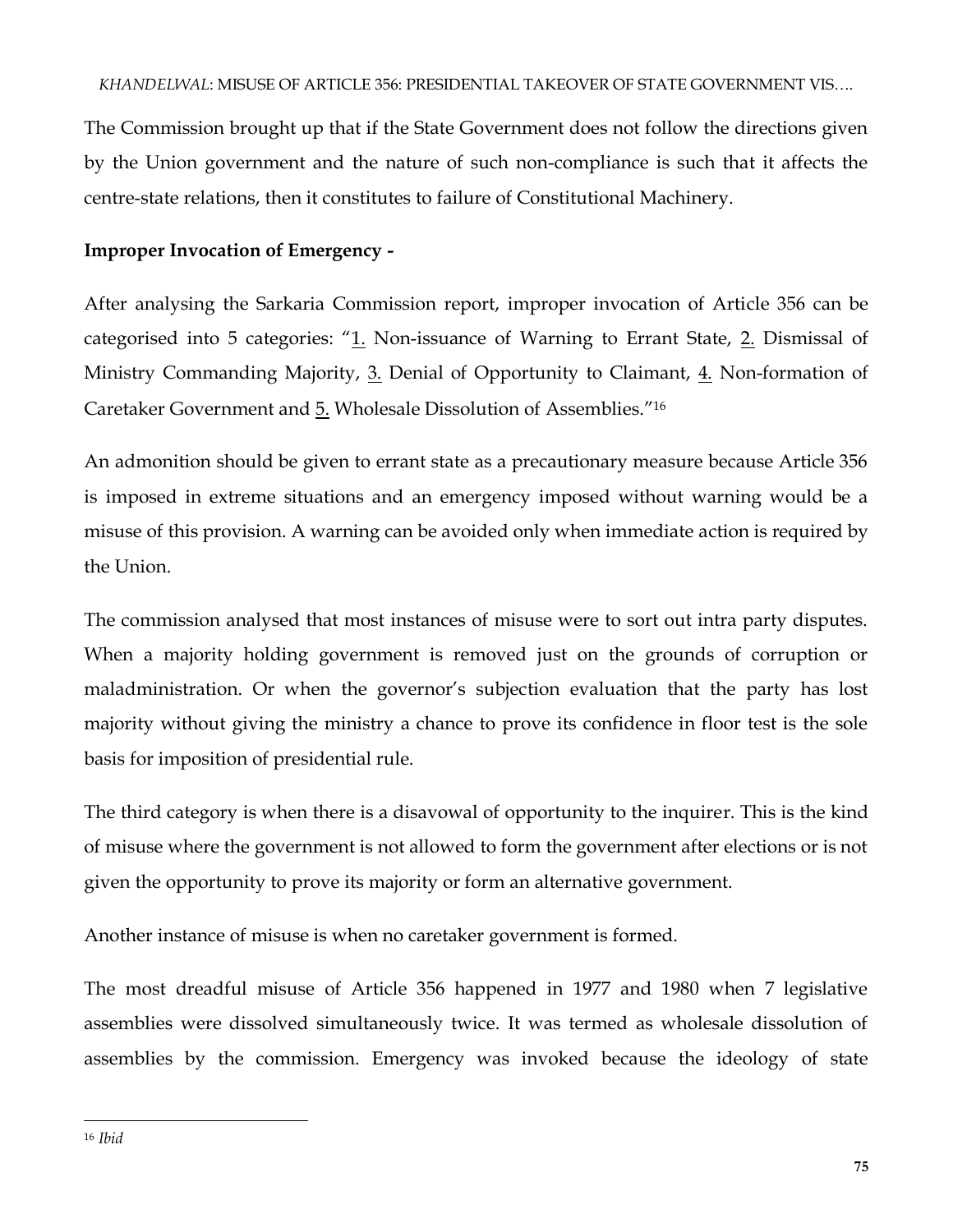government and central government did not match. The abuse of this provision for political reasons can be clearly seen in this instance.

# **Recommendations by the Commission -**

The commission recommended 8 safeguards and 4 amendments for this provision. Safeguards mainly included that Article 356 should be treated as a last resort after exhausting all the possible alternatives. A notice should be sent to the errant state as a precautionary measure. The commission pointed out that it is "the governor's responsibility to explore all the possibilities of having a government enjoying majority support. If the installation of such a government is not possible and fresh elections can be held without avoidable delay, he should ask the outgoing ministry, if there is one, to continue as a caretaker government."<sup>17</sup> One of the most important safeguards is "that every proclamation should be placed before each house of Parliament at the earliest, in any case before the expiry of two-month period contemplated in cl. (3) of Article 356."<sup>18</sup>

The commission suggested amending the article in such a way that assembly cannot be dissolved under Article 356(1) without being laid before the parliament. Another significant change that should be incorporated to make the cure of judicial review against *mala-fides* more meaningful is that the material facts and grounds on which presidential satisfaction is made is ought to be made a vital part of the proclamation.<sup>19</sup>

# **S. R. BOMMAI CASE**

*S.R. Bommai v. Union of India*<sup>20</sup> is a landmark judgement that attempted to curb the misuse of Article 356. Views of the judges expressed in this case, are quite similar to recommendations given by The Sarkaria Commission. The main contentions that were determined by the Supreme Court were, whether the Proclamation is justiciable and whether the powers of the President to invoke emergency is absolute.

 $\overline{\phantom{a}}$ <sup>17</sup> *Ibid*

<sup>18</sup> *Ibid*

<sup>19</sup> *Ibid*

<sup>20</sup> *SR Bommai v Union of India* (1994) 3 SCC 1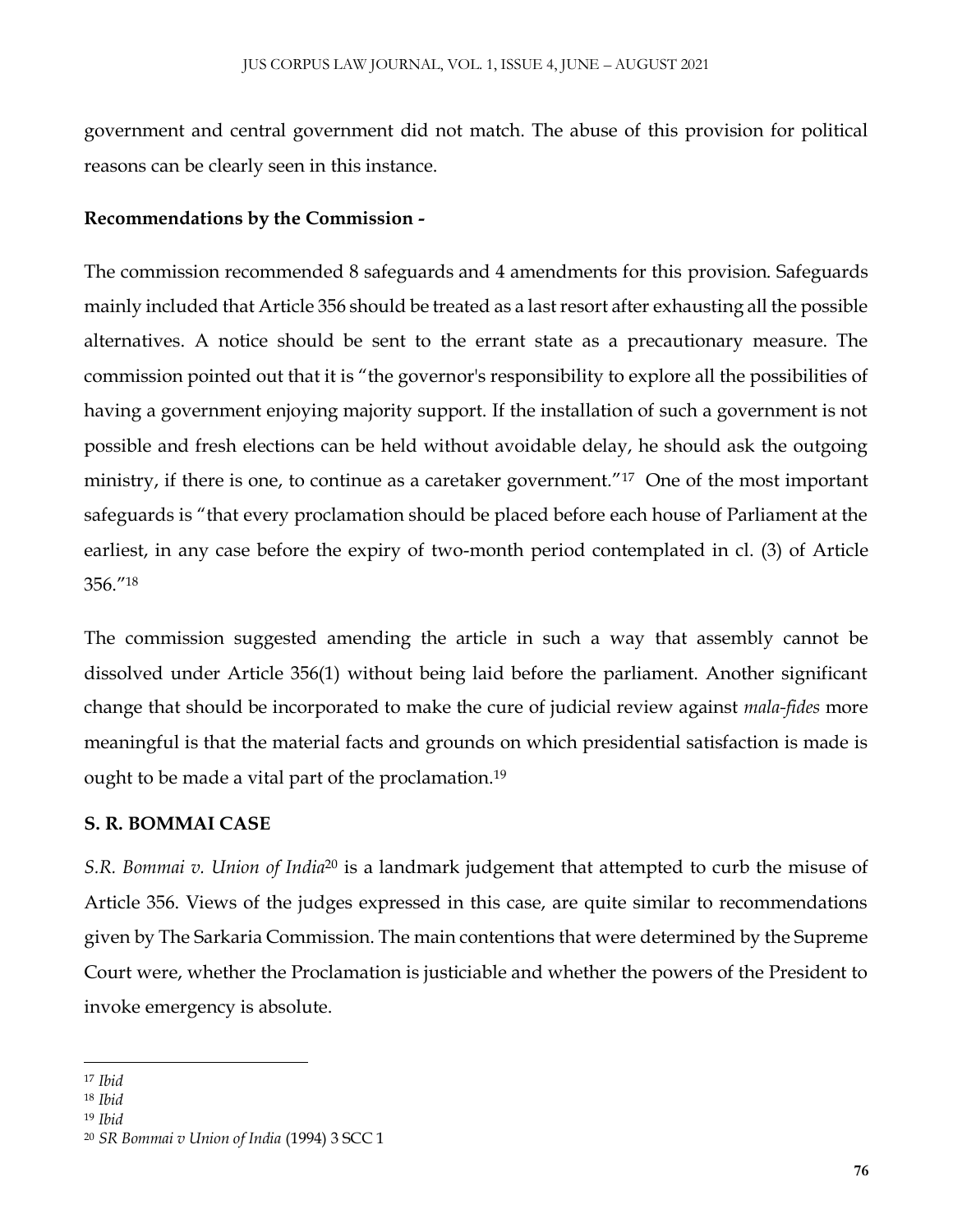#### **Key Points of the Judgement –**

Judges gave some guidelines to prevent the misuse of Article 356. They pointed out that the floor test is important. A warning should be given to the state as a precautionary measure and sufficient time should be given to reply. Limitations were placed on the President's power and judges pointed out he cannot take any irreversible actions or dissolve the assembly before the proclamation has been passed by the Parliament. They adhered to the views of the Sarkaria Commission on the use and misuse of Article 356. They came to the conclusion that it shall be used sparingly by the centre to protect the centre-state relations.

#### **Justifiability of Article 356 -**

All the judges decided unanimously that Presidential Proclamation is justiciable. The court is entitled to strike down the proclamation in the event that it is discovered to be *mala fide.* The court can also look into the relevant material through which President made his decision. The court held that material which is the base of the advice can be scrutinised in the court of law because it does not constitute advice and does is not barred by Article 74(2) of the Constitution. The court has the power to provide a remedy in case of improper use of Article 356. Section 123 of the Evidence Act can also come into play under different circumstances. This case opened a new door for judicial review and reduced the blatant misuse of this provision.

#### **Bar on President's power –**

The power conferred on President by Article 356 is not an absolute but a conditioned power. Though Presidential satisfaction is subjective, it should be based on some relevant material and it is a pre-requisite. The Proclamation is subject to approval by both the Houses. The court is entitled to restore the government in case the proclamation is against the constitution. The court has the power to provide remedy and prevent any kind of abuse of this provision. The proclamation can be challenged in a court of law even after being approved by the parliament.

This judgement strength the federal structure and put a check on arbitrary removal of the government for political gains.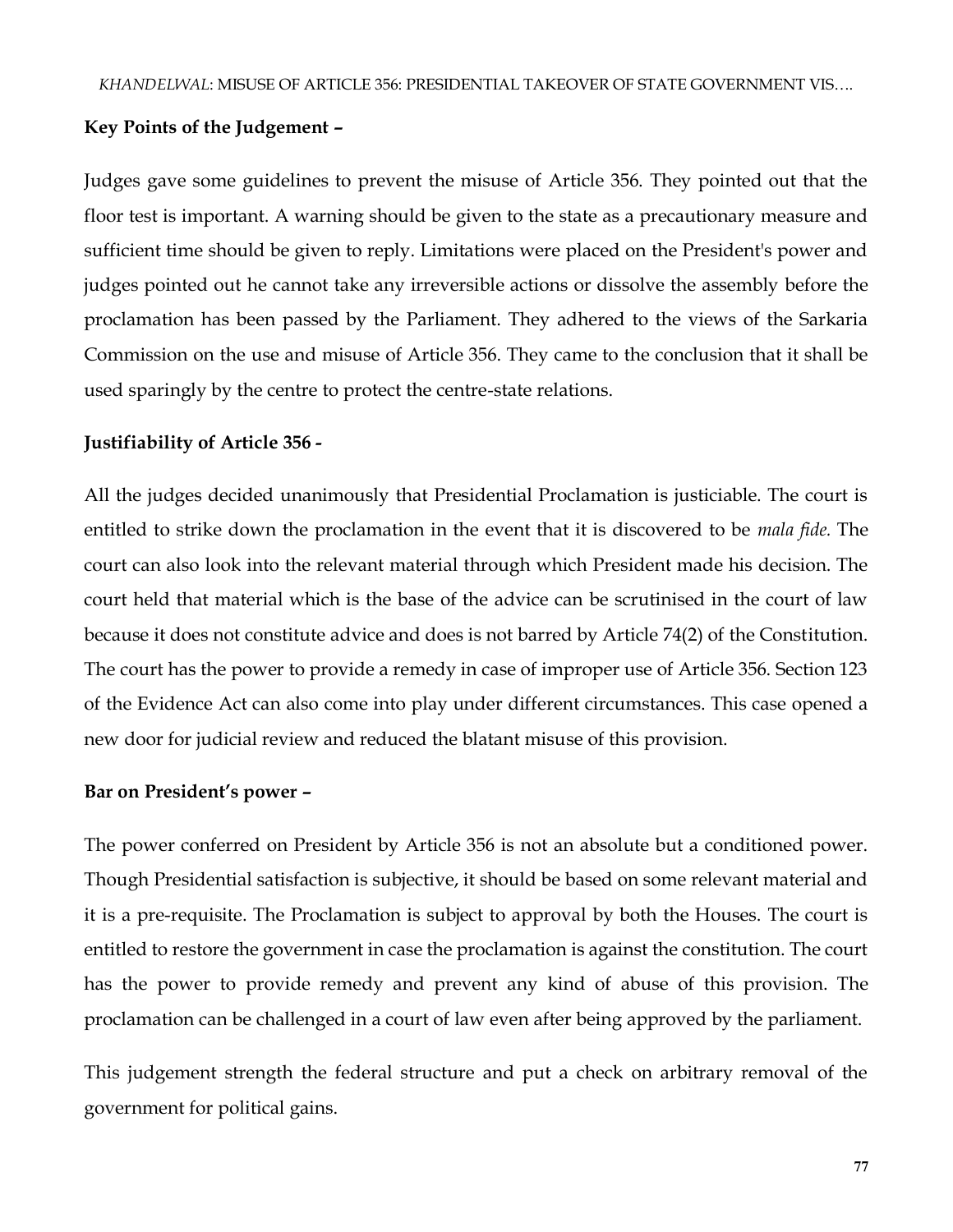### **CRITICAL ANALYSIS**

"The Constitution of India has created a federation but with a bias in favour of the Centre. Within the sphere allotted to the States, they are supreme."<sup>21</sup> The balance of powers defined by the Constitution between Centre and State is commendable. It has the perfect balance to protect the integrity and spirit of the nation. Article 356 does not affect the state autonomy rather it is important to maintain the federal structure.

The use of this provision increased with time. As stated in [RTI reply from the Ministry of Home](https://factly.in/wp-content/uploads/2018/06/MHA-Presidents-Rule.pdf)  [Affairs \(MHA\)](https://factly.in/wp-content/uploads/2018/06/MHA-Presidents-Rule.pdf)<sup>22</sup>, Presidential rule has been enforced 115 times since 2016. While there had been only 3 occasions of state emergency between 1950 and 1954, "it was invoked on 09 occasions between 1965 and 1969; it rose to 21 instances during the period 1975-1979 and to 18 during the period 1980-1987." <sup>23</sup> It was being used as a political tool. After the Sarkaria commission and S. R. Bommai case, the frequency decreased gradually. Between 1991 and 2010, it was used 27 times which was still 'high' but only in 1991 and 1992, it was used 9 times. And now if we look at the present scenario, it was only used 5 times between 2011 -2016 being 3 times in 2014 when BJP came into power. The positive impact of these guidelines can be seen clearly.

The more pressing concern is that in only 60 cases emergency can be justified and the remaining are controversial.<sup>24</sup> In more than half of the cases, the power has been grossly misused.

The question arises whether this Article should be deleted? The deletion of this Article would lead to a disastrous change in Centre-State relations and our nation is not ready for that yet. Instead of deletion, proper amendments should be done to ensure the correct use of this Article.

As far as the Judicial review is concerned, it not possible to follow a uniform rule for all the cases but the Rajasthan case and Bommai case has established that the Judiciary is the final interpreter of the Constitution and it has the power to interpret and protect the Constitution of India by any

 $\overline{a}$ 

<sup>21</sup> *Ibid*

<sup>22</sup> Government of India, Ministry of Home Affairs, 'President's Rule' (*Factly.in*, 3 May 2016)

[<sup>&</sup>lt;https://factly.in/wp-content/uploads//2018/06/MHA-Presidents-Rule.pdf>](https://factly.in/wp-content/uploads/2018/06/MHA-Presidents-Rule.pdf) accessed 21 May 2021

<sup>23</sup> Sarkaria Report (n 15)

 $24$  Dubey (n 5)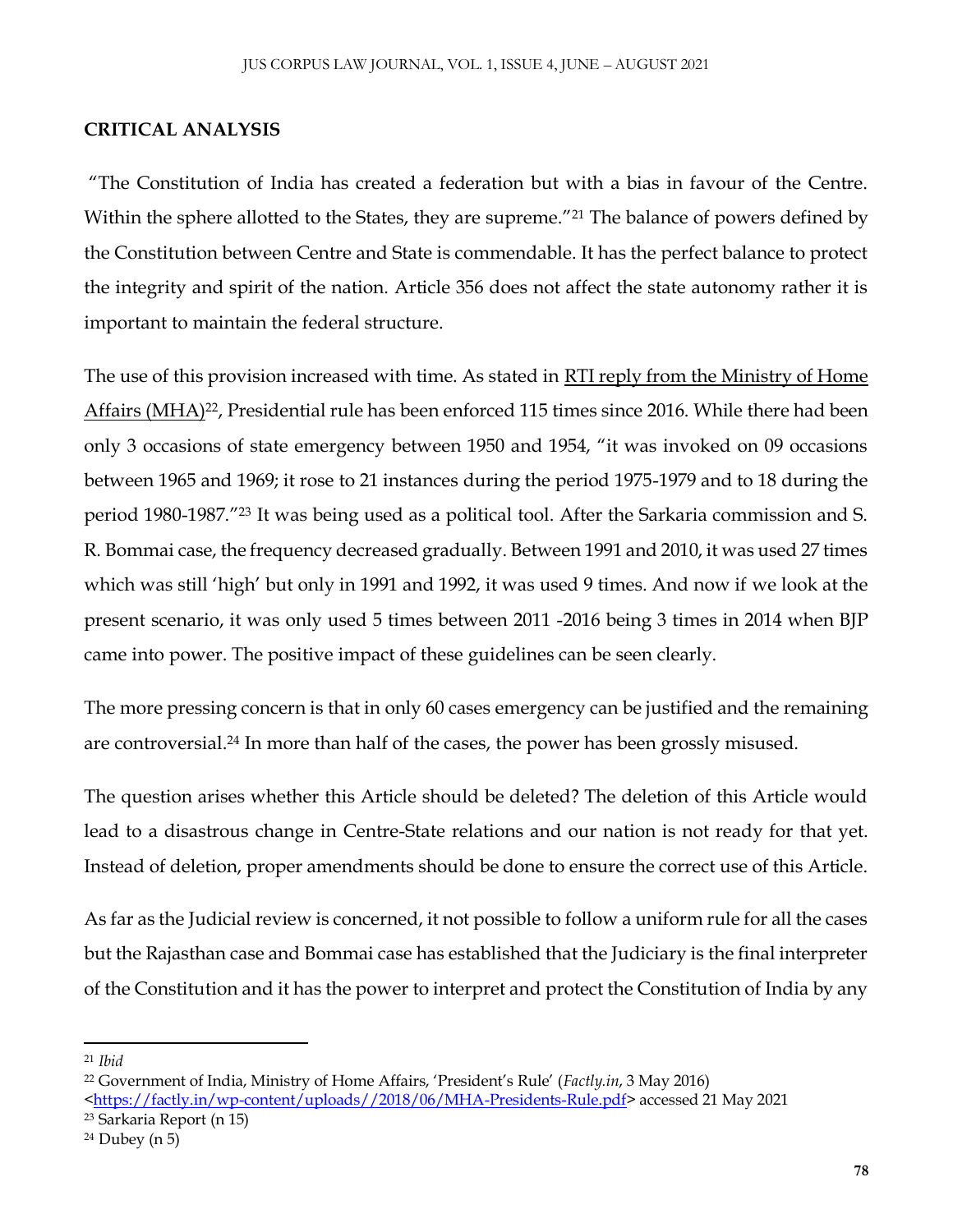#### *KHANDELWAL*: MISUSE OF ARTICLE 356: PRESIDENTIAL TAKEOVER OF STATE GOVERNMENT VIS….

means necessary. The question of Judicial review first came in the case *State of Rajasthan v Union of India.*<sup>25</sup> It was a landmark case because judicial review of Presidential Satisfaction came into the picture even after the bar present in 74(2) and the clause 5 of Article 356 which was added by the Constitution (38th Amendment) Act, 1975 which was as follows: "Notwithstanding anything in this Constitution, the satisfaction of the President mentioned in cl. (1) shall be final and conclusive and shall not be questioned in any court on any ground."

After this case, the Constitution (44th Amendment) Act, 1978 removed the absolute exclusion of judicial review of the Presidential by deleting clause 5.<sup>26</sup> And following the Bommai case, we can conclude that Article 356 does not enjoy blanket immunity.

Post Sarkaria Commission and Bommai case era, the abuse have reduced remarkably. In the case of *C. R. Das v Uol<sup>27</sup>,* the governor reported that there has been a breakdown of constitutional machinery because of degrading law & order in the state. The President refused this and said that bad governance does not amount to breakdown. The government sent a report and emergency was imposed but it was invoked because it could not pass through Rajya Sabha.

In *Rameshar Prasad v Union of India<sup>28</sup>*, the court said that "the Proclamation of emergency cannot be imposed on whims and fancies of the Governor, the decision should be made on real and cogent grounds." However, interim relief was not granted and elections were organised which means they did not follow the principles laid down by the Bommai case. Thus, the path of freedom from misuse was not simple and had its ups and downs.

The true outcoming of the Bommai case was *Harish Singh Rawat v UoI<sup>29</sup>*, the state government had been discharged without a floor test. The governor had initially ordered a floor test but later Presidential rule was imposed. The question that arose was how no-confidence motion can be

 $\overline{a}$ 

<sup>25</sup> *State of Rajasthan v Union of India* AIR 1977 SC 1361

<sup>26</sup> Dubey (n 5)

<sup>27</sup> *C R Das v Union of India* AIR 1999 Pat 221

<sup>28</sup> *Rameshar Prasad v Union of India* (2005) 7 SCC 149

<sup>29</sup> *Harish Singh Rawat v Union of India* (2016) 16 SCC 757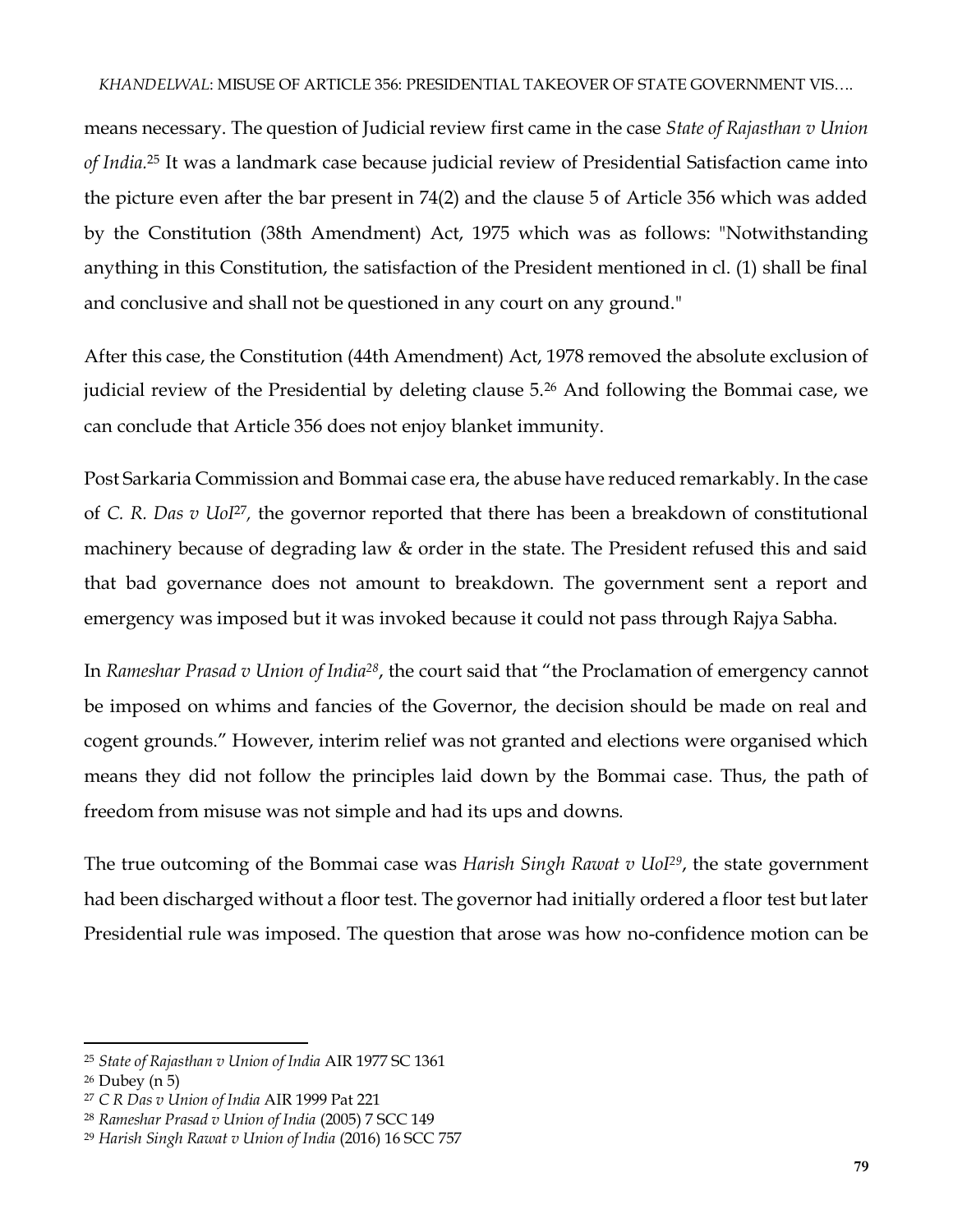passed in when the assembly is in suspended animation. The High Court ordered that to conduct a floor test and result would declare the proclamation *void ab initio*.

There is one unconventional misuse of Article 356 which was never discussed before. The Union failed to invoke emergency during the Godhra train incident that happened in Gujarat in 2002. The central government and state government were of the same political beliefs therefore, they were biased in imposing emergency. Constitutional machinery was in a breadown but the Union did not impose Presidential rule. The word 'otherwise' in Article 356 comes into play in this situation. But no decisions were taken by the President to improve the situation.

# **CONCLUSION**

 $\overline{\phantom{a}}$ 

The power given to the Centre by Article 356 is crucial to maintain the spirit of the Constitution. And thus, deletion of this provision is not feasible. It is evident from the research and analysis that it has been abused for political reasons. The government at the Centre generally influences the parliament by majority vote and thus, can easily approve the proclamation and invoke State Emergency in whichever state they want. The lack of guidelines, safeguards and ambiguity in the Article leads to misuse.

States have tried to stand up for their rights whenever they could. The power conferred by this Article is very serious because it disrupts the normal functioning of the democracy and therefore, precautions should be taken before exercising this power. Various commissions have given safeguards to prevent misuse but it will only make a difference when they are implemented properly.

The State of West Bengal<sup>30</sup> and a committee constituted by the State of Tamil Nadu demanded the deletion of Article 356. But this Article cannot be repealed because the use of this Article is inevitable in certain situations. Democracy will be in jeopardy without it.

<sup>30</sup> West Bengal Government Document of 1 December 1977 (West Bengal Memorandum), para 10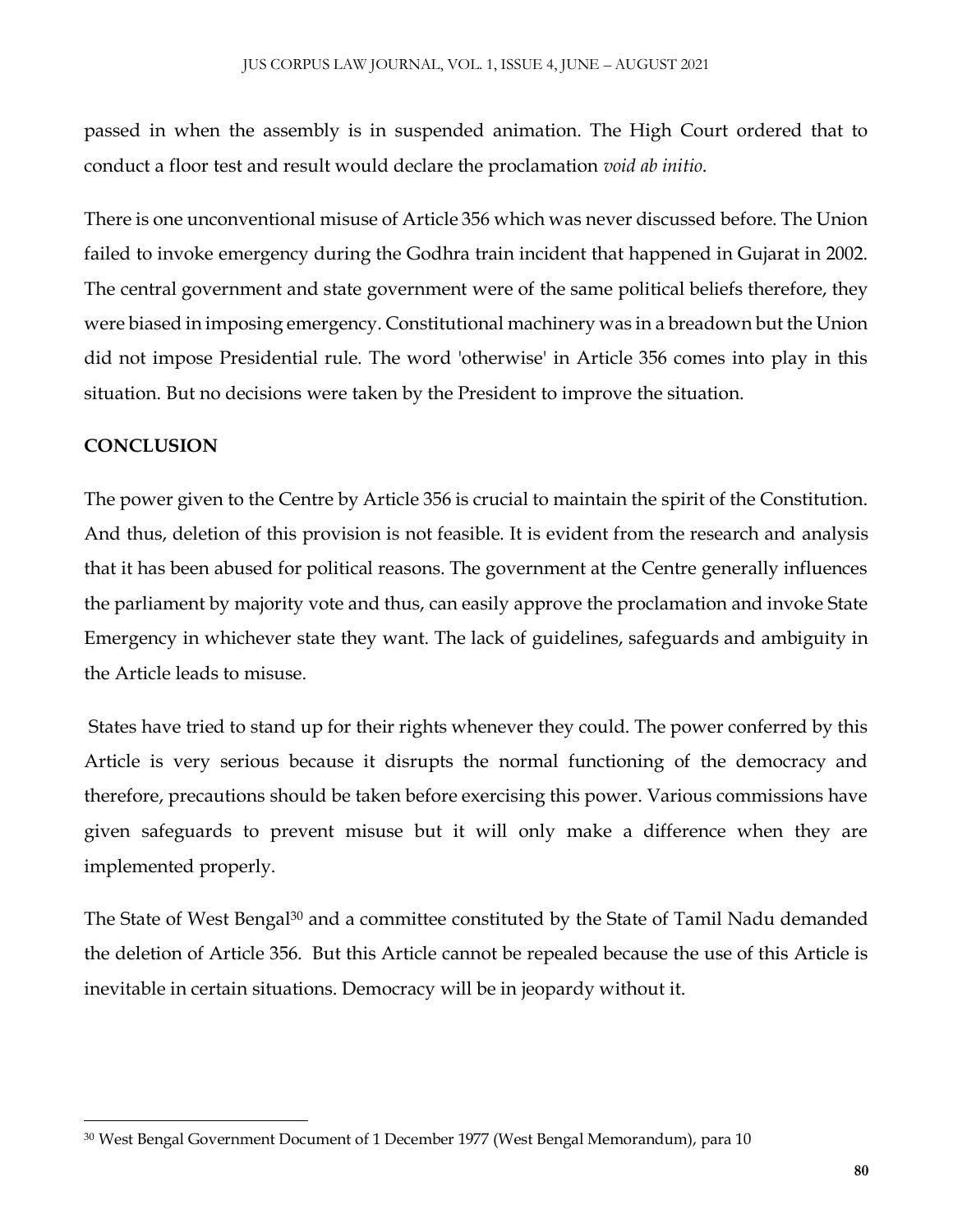#### *KHANDELWAL*: MISUSE OF ARTICLE 356: PRESIDENTIAL TAKEOVER OF STATE GOVERNMENT VIS….

Various attempted were made to prevent the misuse and but only after Sarkaria Commission and Bommai case, the situation started to get better. Their contribution is extremely valuable.

The court also demonstrated that nothing is immune from judicial review and the Judiciary has the power to provide a remedy. In more than one case, the court prevented the misuse and showed that judicial review is a principle to be reckoned with.

Lastly, Article 356 is an essential part of the Constitution and it is the obligation of the executives to exercise their power in consonance with the Constitution.

"After all, the effectiveness of any law is entirely dependent on its proper enforcement in the proper perspective. Howsoever excellent and significant a law may be, it cannot serve the purpose, or it may not be prevented from being controversial unless and until it is implemented in its letter as well as spirit."<sup>31</sup>

## **RECOMMENDATIONS**

To prevent the constant abuse of this Article, the following amendments are recommended:

- The proclamation should be approved by the Parliament before the dissolution of the assembly to avoid ill consequences.
- If both the Houses do no approve the Proclamation then the government at the state should be restored.
- To review the continuance of the proclamation, safeguards should be incorporated similar to clauses (7) and (8) of Article 352. Proclamation of emergency will be invoked if the Lob Sabha passes a resolution disapproving it.
- Material facts and grounds which are the basis of Presidential satisfaction ought to be made an essential part of the proclamation to make the principle of judicial review more significant.

 $\overline{\phantom{a}}$ 

 $31$  Dubey (n 5)